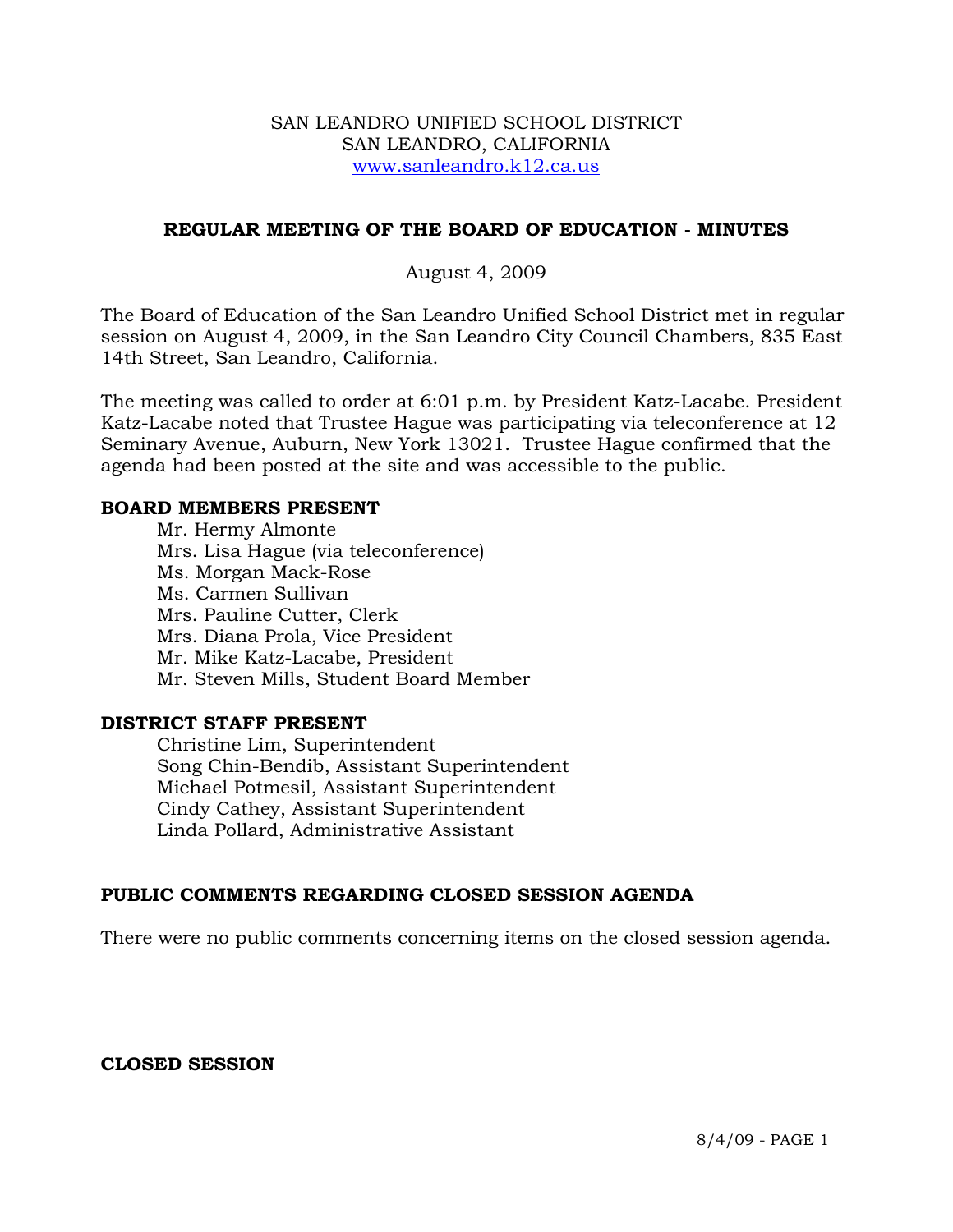At 6:02 p.m., the Board went into closed session for Public Employee Discipline/Dismissal/Release/Hiring, Conference with Labor Negotiator, Unrepresented Employees: Superintendent, Conference with Legal Counsel – Anticipated Litigation – significant exposure to litigation, Public Employee Appointment – Title: Nutrition Manager B, Coordinator of Categorical Programs, and Principal, Wilson Elementary School, Conference with Real Property Negotiator pursuant to Government Code Sections 54957, 54957.6, 54956.(b), 54956.8, and 54956. The closed session was adjourned at 7:05 p.m.

The Board returned to open session at 7:10 p.m. with the Pledge of Allegiance to the Flag. President Katz-Lacabe said the Board had been in closed session where the following action was taken:

- On a motion made by Trustee Cutter and seconded by Trustee Hague, the Board appointed Julio Hernandez as Principal of Wilson Elementary School by a 7-0 vote. Trustee Hague participating and voting via teleconference.
- On a motion made by Trustee Sullivan and seconded by Trustee Mack-Rose, the Board appointed Andrew Gordon as Coordinator of Categorical Programs by a 5-1-1 vote. Trustee Almonte voting no. Trustee Prola abstaining. Trustee Hague participating and voting via teleconference.
- On a motion made by Trustee Sullivan and seconded by Trustee Prola, the Board appointed Rory McCarthy as Nutrition Manger B by a 6-1 vote. Trustee Hague, participating and voting via teleconference, abstained.

# **APPROVAL OF AGENDA**

On a motion made by Trustee Cutter and seconded by Trustee Sullivan, the Board approved the agenda for the regular meeting of August 4, 2009, by a 7-0 vote. Trustee Hague participating and voting via teleconference.

# **PUBLIC TESTIMONY ON NON-AGENDA ITEMS**

- Latrina Dumas, District parent, addressed the Board regarding the everchanging District and community and looked forward to the Board, District staff, and community coming together with renewed inspiration and collaborative ideas. Additional comments and concerns focused on:
	- 1. Kindergarten staggered vs. full-day schedule
	- 2. Before and after school programs
	- 3. Reinstating the Community Outreach Specialist, Robin Michel
	- 4. Advocating her support for Superintendent Lim
- Gregory Daniel, District parent, addressed the Board on the changes he sees surrounding the District and community. He remembered a time when people chose the teaching profession because they wanted to make a difference in a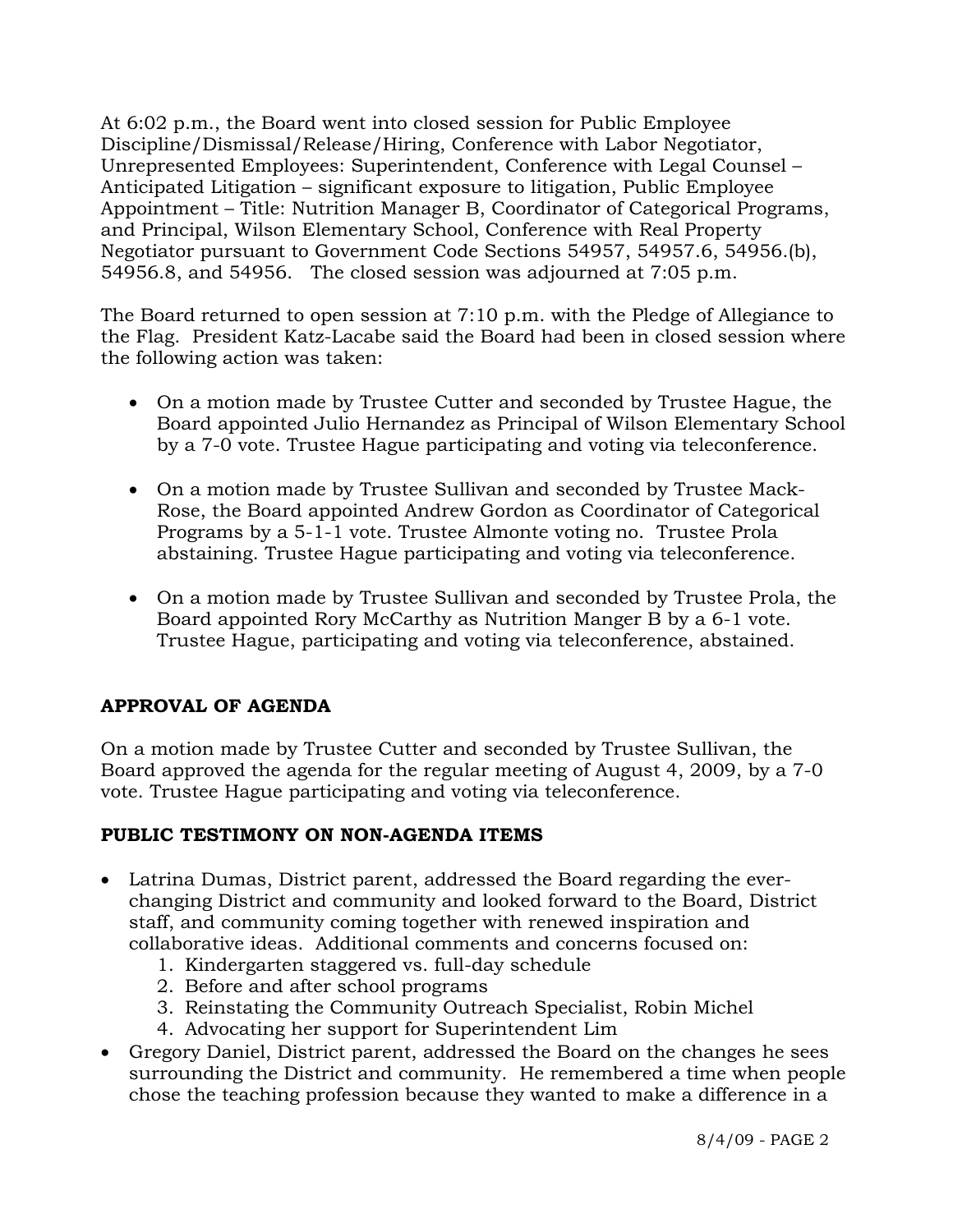child's educational success, and elected officials chose to run for office because they wanted to bring about change, and looked for a common ground when they didn't agree, adding that now he sees those times replaced with bickering, complaints, and hidden agendas. He also spoke in support of Superintendent Lim and urged the Board to look at what she has accomplished for the District, and not let personal agendas cloud their decisions.

# **REPORTS**

- 1) Correspondence Clerk Cutter reported receipt of the following emails from July 21, 2009 to August 2, 2009: From Carol Delton regarding actual reductions in educator service to students; from Peggy Combs regarding reinstatement of McKinney-Vento Homeless Coordinator (Grant Coordinator); from Hendy Huang regarding letter of support for Superintendent Lim; from Thomas Morse regarding "Vote No on the Déjà vu Budget"; from Daniel Hillman regarding invitation to the senior summer school graduation; from Carol Delton regarding consideration of additional administrator positions.
- 2) Student Board Member Report Steven Mills reported that summer school ended. Associated Student Body officers will be meeting on August 5 and 12 to discuss and prepare for Freshman Orientation scheduled for August 20, 10:00 a.m. to 12 noon.
- 3) Union Representative Reports
	- Jon Sherr, President of the San Leandro Teachers' Association (SLTA), thanked the Board for their efforts in the last school year towards meeting the crisis facing the District. He acknowledged the good work, loses, and sacrifices made in trying to balance the budget, urging the Board to take into consideration beginning teachers' salaries, and increased health costs as they go forward in the decision-making process.
- 4) Superintendent's Report Superintendent Lim shared that she was invited to the CTA Summer institute tomorrow, August 5, providing a presentation entitled, "True Professional Learning Communities Must Have Courageous Conversations about Race", at UCLA. She will part of a panel, along with Glenn Singleton and Superintendent Manny Barbara, and is hoping to see members of our local chapter there.
- 5) Board Committee Reports
	- Facilities/Technology Trustee Cutter reported that the committee met on July 23 and heard a presentation regarding Qualified School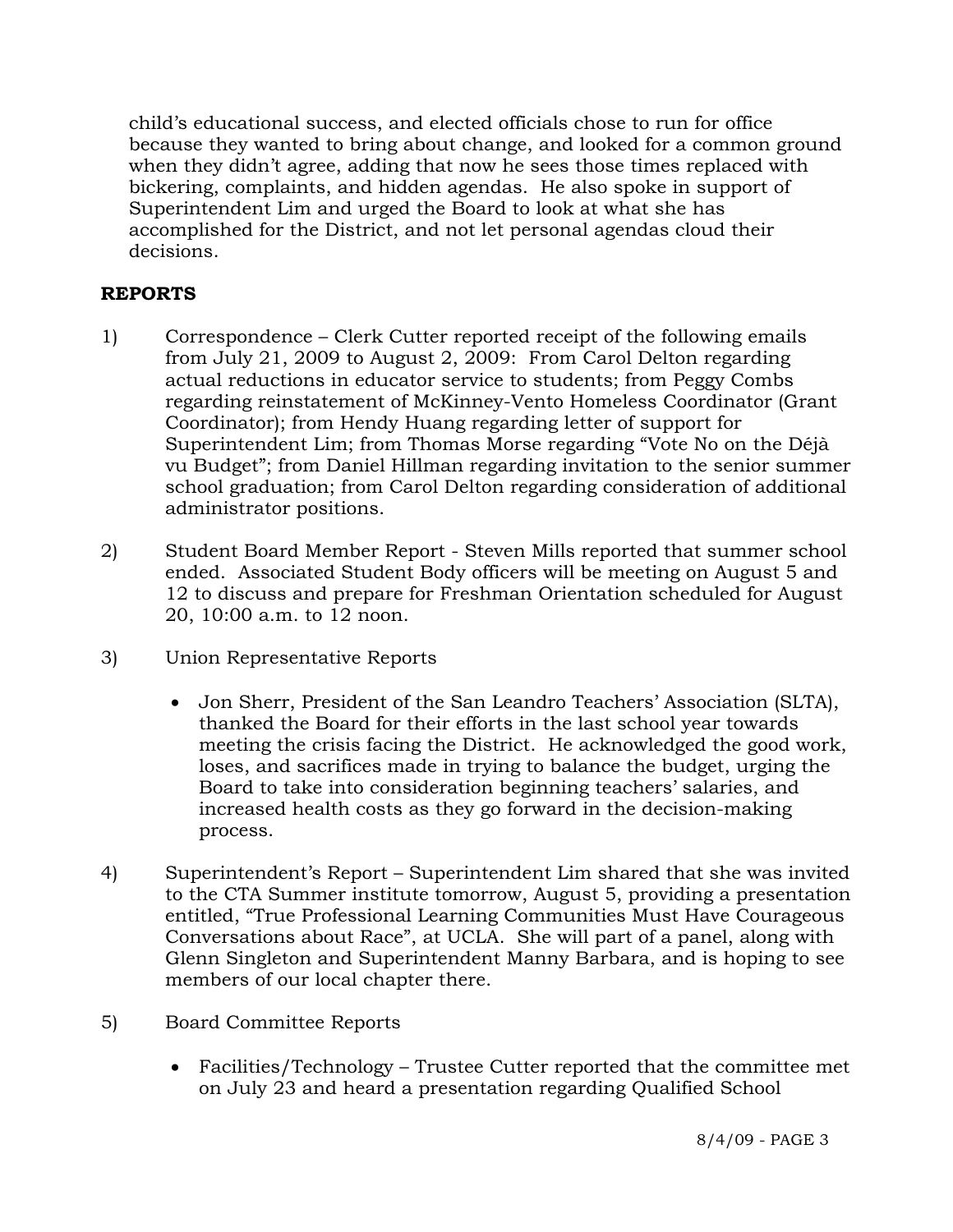Construction Bond (QSCB) and discussed Change Order No. 1 with GECO, Inc., for the McKinley Elementary School restroom renovation C-13. Both items are being brought forward for Board consideration tonight.

• Policy – Trustee Mack-Rose reported that the committee met on July 23 and discussed leveeing transportation fees. Following a review of policy language with San Leandro High School Principal Linda Granger, the committee concluded that this would not be a viable solution for the District and at the request of Ms. Granger, the District will not be proceeding. Ms Granger indicated that in light of possible budget cuts, she would be working with the Athletic Directors for ways to work with the community to preserve programs.

#### **PRESENTATIONS**

Staff presented the Measure B Bond Program Financial Summary Report and Cash Flow Chart. The chart below provided the Board with a status report on the District's state funding:

| <b>Grant Name</b>                                                                             | <b>Funding Source</b>              | Amount                                               | Anticipated<br><b>Funding Receipt</b> |
|-----------------------------------------------------------------------------------------------|------------------------------------|------------------------------------------------------|---------------------------------------|
| Overcrowding<br>Relief Grant:                                                                 | State Allocation<br>Board 12/10/08 | \$9.0 Million                                        | Received May 2009                     |
| SLHS                                                                                          |                                    |                                                      |                                       |
| Career Technical<br>Education – New<br>Construction:<br>SLHS AEC                              | State Allocation<br>Board 3/26/09  | \$3.0 Million (Funds<br>Released July 13,<br>2009)   | August 2009                           |
| New<br>Construction:<br>SLHS                                                                  | State Allocation<br>Board 6/24/09  | \$7.4 Million                                        | Winter 2009                           |
| Career Technical<br>$Eductation -$<br>Modernization:<br>SLHS Shops<br>Wood, Auto and<br>Metal | State Allocation<br>Board 3/26/08  | \$5.0 Million<br>\$1.5m, \$1.5m,<br>$$1.5m \& $553k$ | Spring 2010                           |

San Leandro Unified School District State Funding Status:

\* Qualified School Construction Bonds ("QSCBs") were created under the Recovery and Reinvestment Act of 2009 (the "Stimulus Bill"). QSCBs are an interest-free financing vehicle for the construction, acquisition, rehabilitation or repair of K-12 school facilities. The Stimulus Bill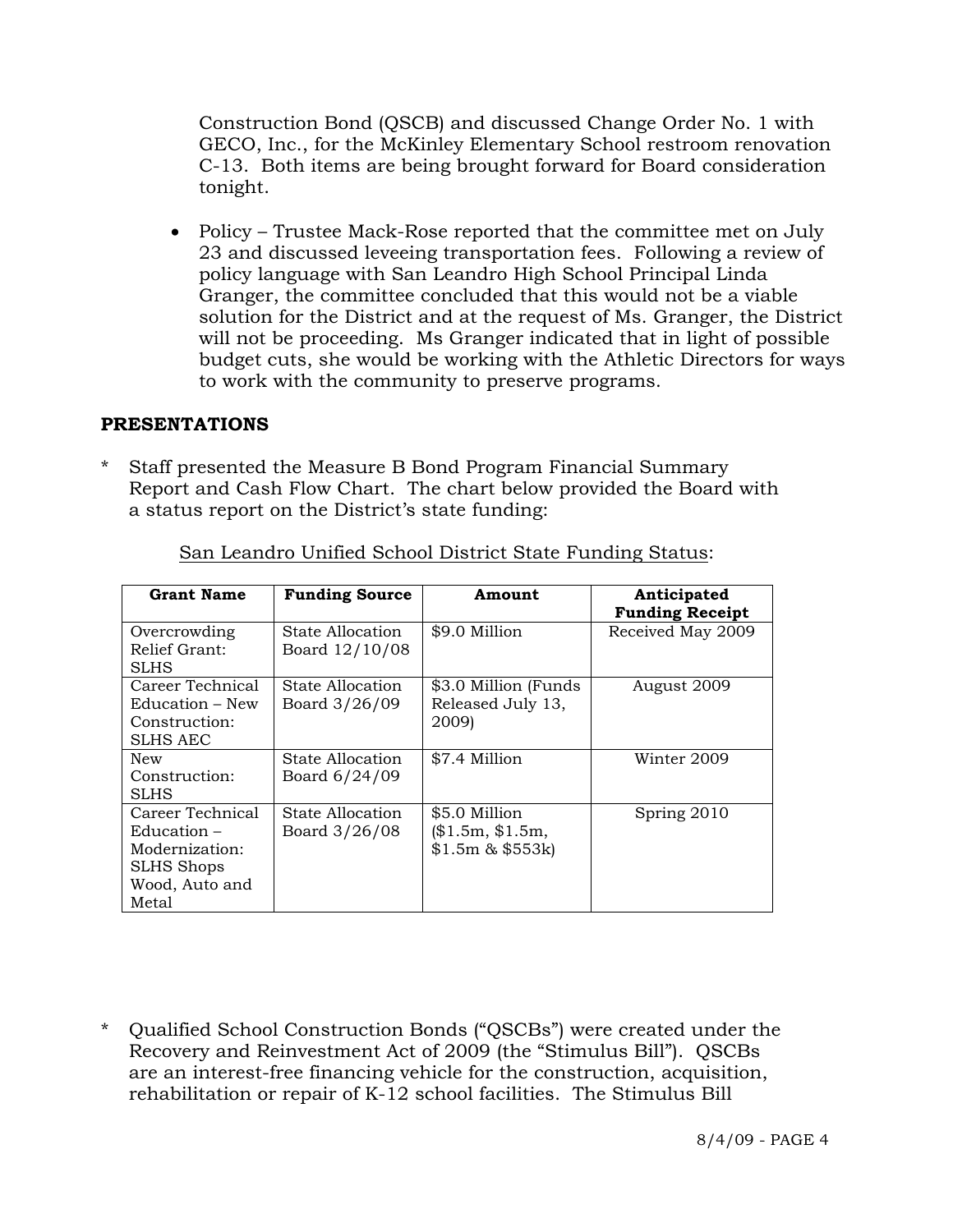authorizes the nation-wide issuance of \$11 billion of QSCBs in 2009 and an additional \$11 billion in 2010.

 For 2009, California has been allocated \$1.36 billion in QSCB funding with an equal amount anticipated in 2010. Under Federal regulations, \$582 million of the 2009 California QSCB program is directly allocated to the eleven largest/poorest districts in the State. For all other districts, the allocation of the remaining \$774 million is being administered by the California Department of Education ("CDE"). Of this amount, \$74 million is being set aside for use by charter schools.

 The CDE is accepting QSCB applications (with a \$25 million cap per district) through August 25, 2009. If at the end of this period, the allocation requests exceed the \$700 million, a lottery will be held and awards made on August 28, 2009.

 A financial advisor, Dale Scott & Company, and bond counsel, Jones Hall, have developed a method by which the District's General Obligation Bond authorization can be used as a vehicle for the repayment of the QSCB borrowing at a significant benefit to the District and its taxpayers. In addition, if structured correctly, the use of QSCBs could result in significant additional project funds being available to the District at no additional cost to taxpayers.

 Points of interest and questions/answers highlighted by Mr. Scott included:

- While the prospect of interest-free financing is attractive and has generated significant interest among the State's school districts, the amount borrowed under the QSCB program must still be repaid within a 15-year timeframe (a daunting prospect given today's budgetary crisis)
- Should the District receive QSCB allocation from the State, it will allow for additional funding under a JPA financing model proposed by Dale Scott
- QSCB funding will greatly benefit the District's population and local economy from the construction projects generated by this program such as repair of public school facilities, construction of new facilities, and acquisition of land on which QSCB project is to be sited
- Bonds are to be issued in the year of allocation
- Funds to be spent within three years
- After applying and receiving an allocation, the District decides not to use all or a part o the allocation for whatever reason, it can be returned without penalty to the State
- Any subsequent financings that take place due to receipt of a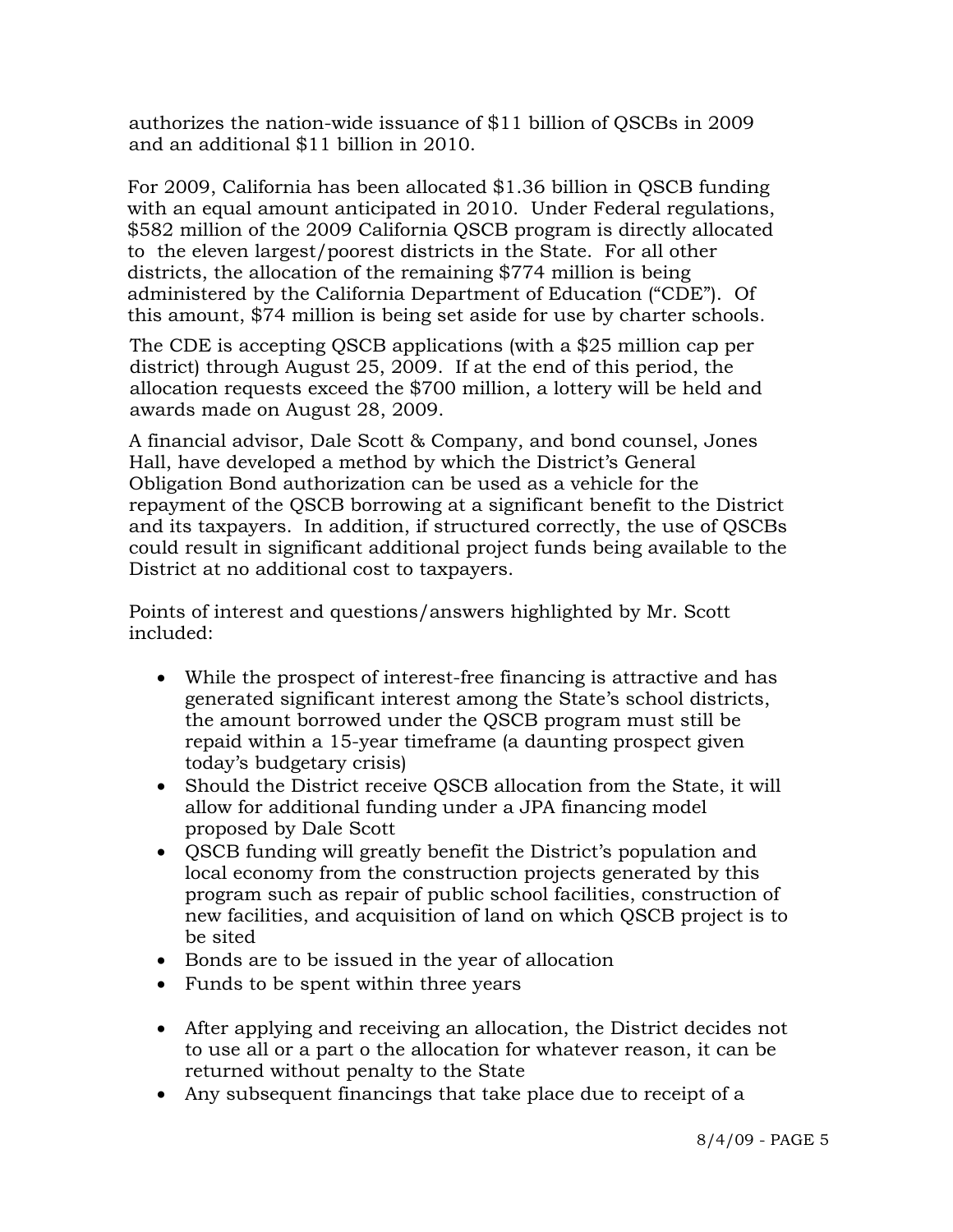QSCB allocation by the District will be brought to the Board for approval

• All professional fees and expense associated with the QSCB application process and subsequent transactions are wholly contingent on the successful completion of the necessary financings and under no circumstances will be paid out of the District's general fund

 Mr. Scott provided additional clarification to the Board and staff with regards to tax rates, if solar energy projects qualify for funding, cash flow, reinvestment of the proceeds that come from the taxpayers into a sinking fund, and significant challenges the District may face.

# **CONFERENCE ITEM**

#### Business Operations

4.1-CF Resolution #09-40, Authorizing Filing of Application for Qualified School Construction Bond (QSCB) Allocation with the California Department of Education

> The Board discussed and considered adopting Resolution #09-40, Authorizing Filing of Application for Qualified School Construction Bond (QSCB) Allocation with the California Department of Education.

> While the Board posed additional questions and raised some concerns, staff agreed that there were risks; however, QSCB would provide a great opportunity for the District, adding that it would be up to the Board to weigh the advantages against the risks.

On a motion made by Trustee Mack-Rose and seconded by Trustee Almonte, the Board adopted Resolution #09-40, Authorizing Filing of Application for Qualified School Construction Bond (QSCB) Allocation with the California Department of Education by a 7-0 vote. Trustee Hague participating and voting by teleconference.

# **CONSENT ITEMS**

# General Services

# 1.3-C Approval of Board Minutes – July 7, 2009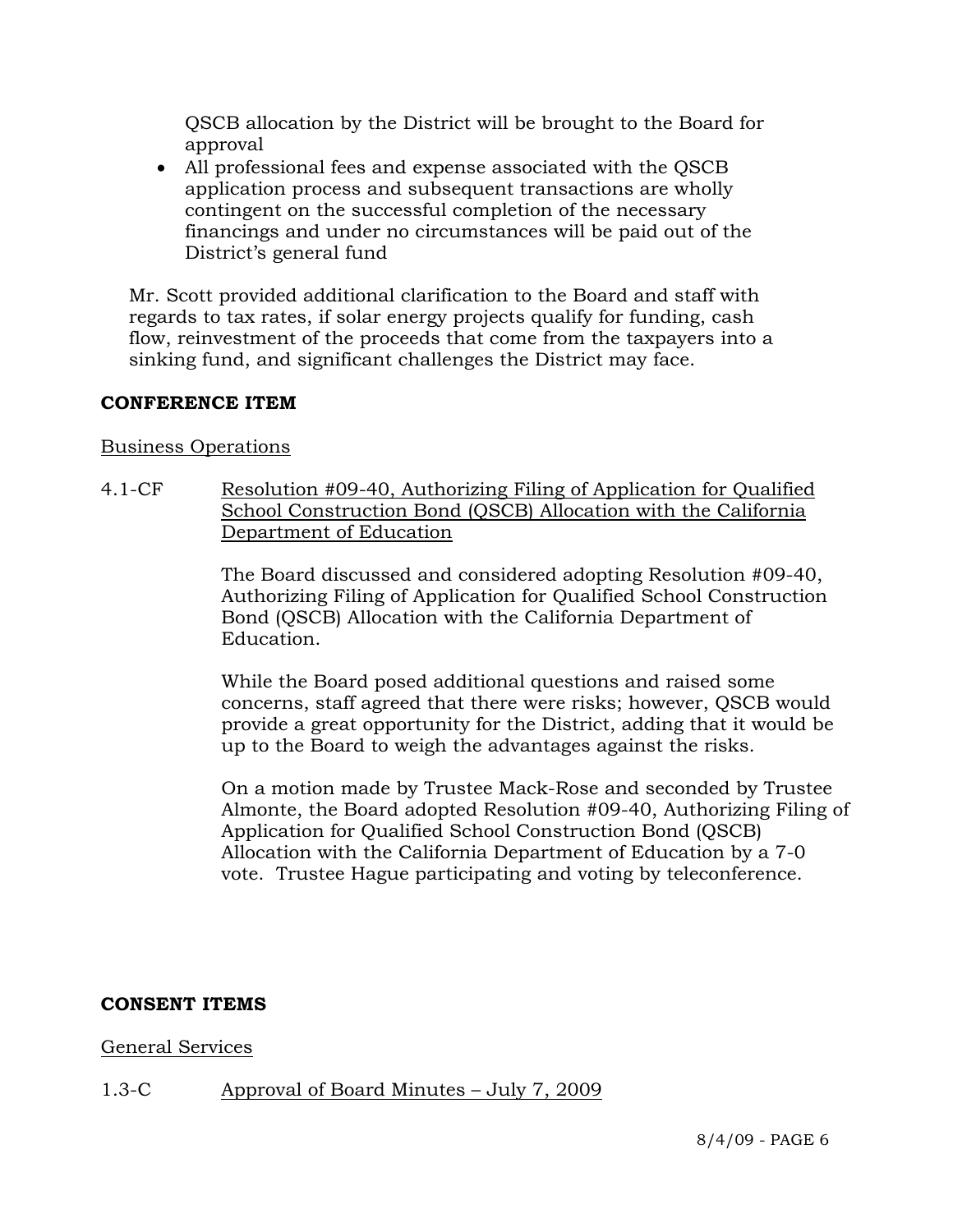- 1.4-C Approval of Board Minutes July 14, 2009
- 1.5-C Approval of Board Minutes July 21, 2009
- 1.6-C Approval of Board Minutes July 22, 2009

#### Human Resources

2.1-C Acceptance of Personnel Report

# Educational Services

- 3.1-C Acceptance of Donations
- 3.3-C Reduced Contract between the San Leandro Unified School District and the Riverside Publishing Company for the K-12 Edusoft Assessment Management System

# Business Operations

- 4.1-C Contract for Network Administrator James Foster
- 4.2-C Resolution #09-41 Authorizing Certain Employee to Sign School Orders for the Food and Nutrition Department Checking Account

# Facilities and Construction

5.1-C Change Order No. 1 with GECO, Inc. for McKinley Elementary School Renovation of Restroom Renovation C-13

On a motion made by Trustee Cutter and seconded by Trustee Mack-Rose, the Board approved the remaining consent items by a 7-0 vote. Trustee Hague participating and voting via teleconference.

# General Services

1.1-C Approval of Board Minutes – June 25, 2009

In response to Trustee Prola, staff confirmed that sites were working on sending updated information regarding the H1N1 influenza with their beginning of the year parent information per Trustee Katz-Lacabe's request on page six of the minutes.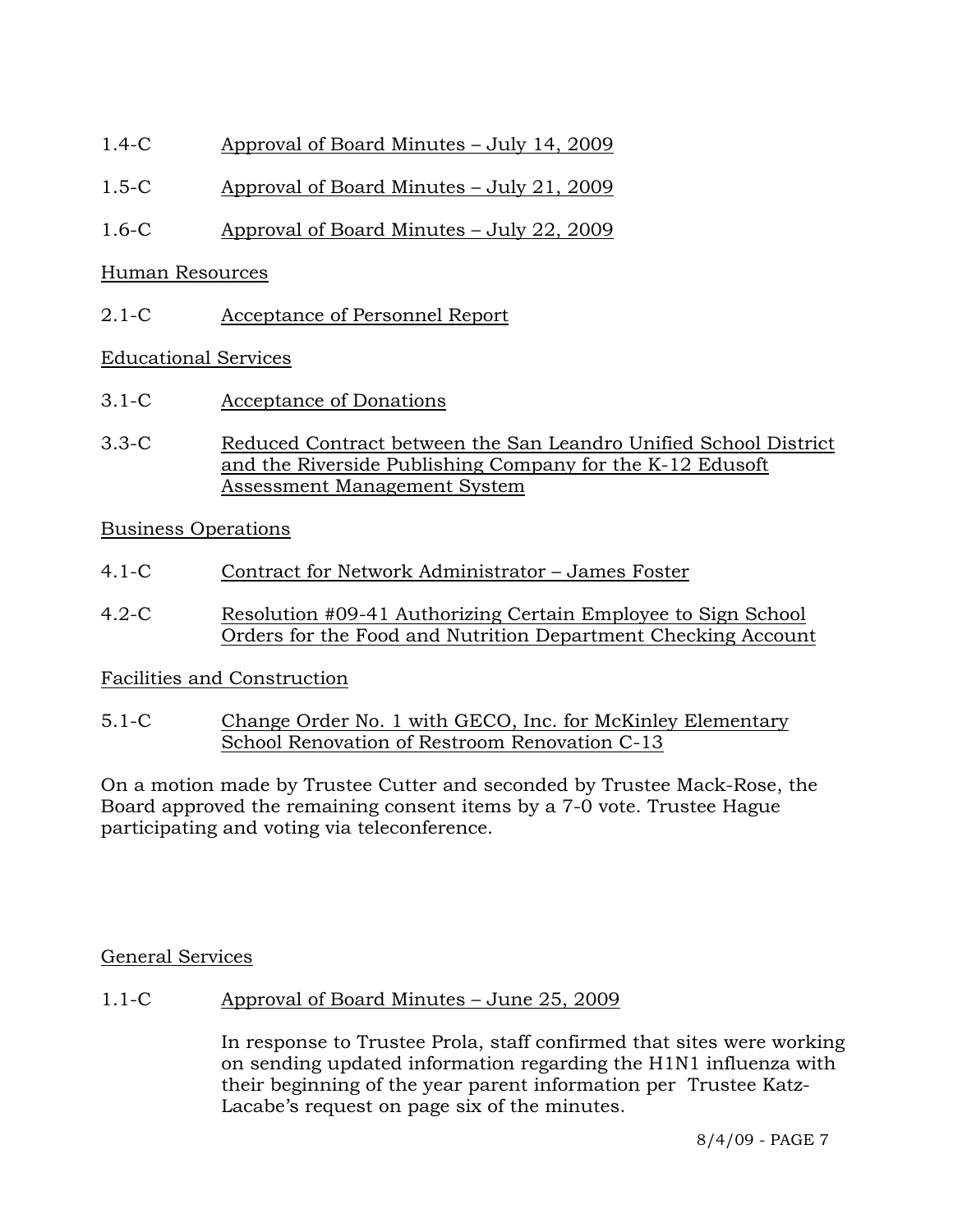# 1.2-C Approval of Board Minutes – June 30, 2009

Trustee Prola questioned her "yes" vote on page five under "Contract with Schoolwires, Inc. to Provide San Leandro Unified School District a Tool for Maintaining and Updating the Website". It was explained that she was confusing this item with the CSBA Agenda *Online* Service contract that appeared on the July 21, 2009, Board meeting, where she had voted "no".

Following the clarification, on a motion made by Trustee Prola and seconded by Trustee Cutter, the Board approved Consent Items 1.1-C, Approval of Board Minutes – June 25, 2009, 1.2-C, Approval of Board Minutes – June 30, 2009, by a 7-0 vote. Trustee Hague participating and voting via teleconference.

#### Educational Services

# 3.2-C Non-Public School Contracts

It was noted that these placement contracts were for 2009-2010, not 2008-2009 as indicated on the cover sheet, adding that contracts will be brought forward on an annual basis.

Trustee Cutter requested that staff consider a 3:1 ratio for students who are placed with LVNs.

On a motion made by Trustee Mack-Rose and seconded by Trustee Cutter, the Board approved Consent Item 3.2-C, Non-Public School Contracts, as amended, by a 7-0 vote. Trustee Hague participating and voting via teleconference.

#### 3.4-C Coordinator Secondary Intervention Programs Position and Job Posting

Prior to hearing public comment, the Superintendent noted that staff was pulling this item because the job description had not been included in the back-up information.

# **PUBLIC COMMENT**

• Leticia O'Hara, Vice President of the San Leandro Teachers' Association, shared a communication from Carol Delton regarding the newly formulated Coordinator of Secondary Services when actual direct services to secondary students have not been restored, and the filling of the Coordinator for Categorical Programs at this time.

Trustee Mack-Rose asked staff to provide some additional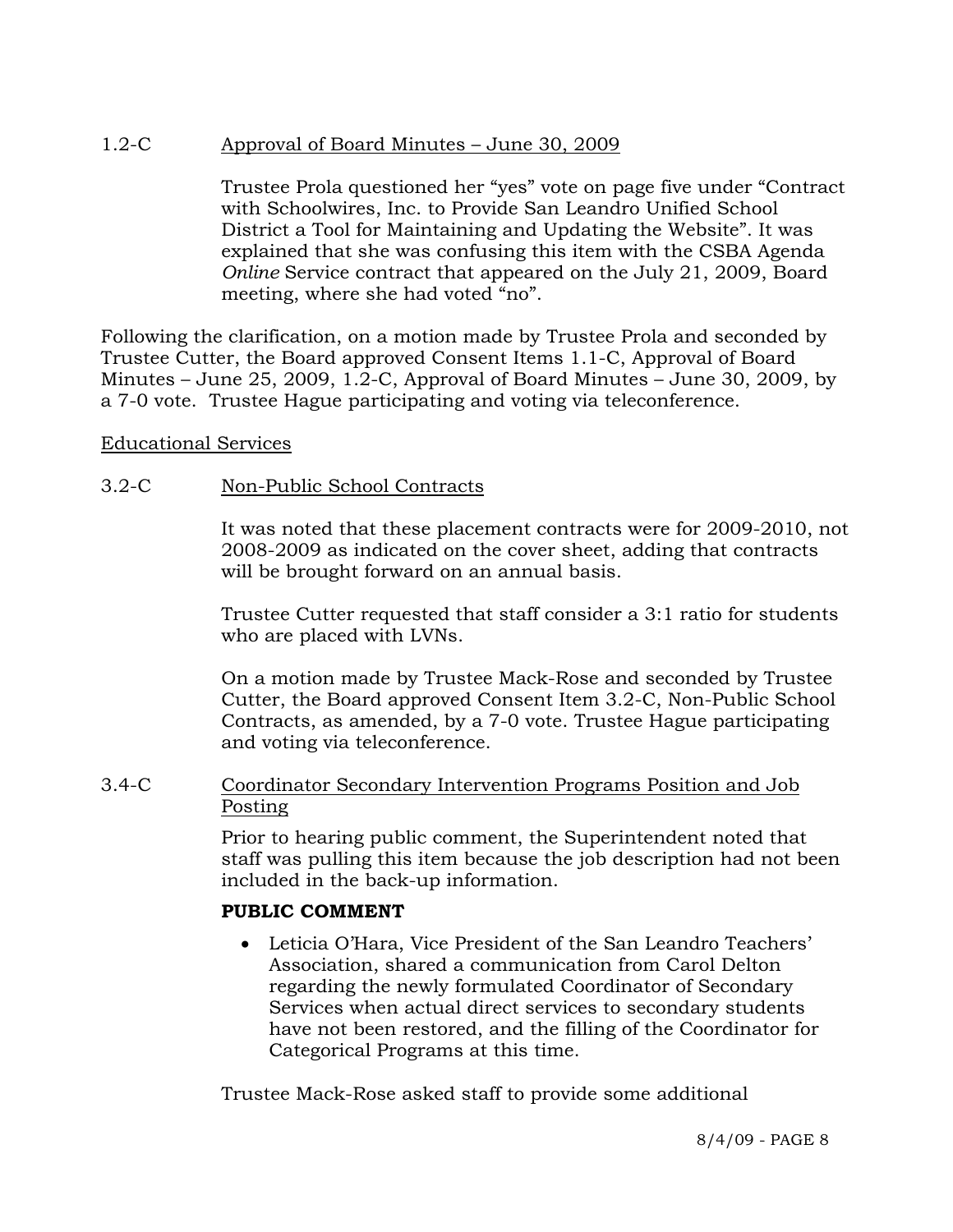information regarding how this position relates to the Student Outreach Position and other categorical programs that have been cut when staff resubmits this item to the Board for consideration.

On a motion made by Trustee Mack-Rose and seconded by Trustee Cutter, the Board pulled this item by a 7-0 vote. Trustee Hague participating and voting via teleconference.

3.5-C Memorandum of Understanding between Alameda County Behavioral Health Care Services, La Familia Counseling Service, and San Leandro Unified School District

> Assistant Superintendent Cindy Cathey explained that with the approval of this MOU, District school psychologists who have been providing therapeutic counseling needs within the classroom for up to 2 hours per school day will now be able to conduct assessments and participate in expulsion hearings or proceedings. In addition, Ms. Cathey clarified that these services will be offered to all students who meet the criteria, and the Special Day class teachers are allocated release time to attend team meetings.

On a motion made by Trustee Mack-Rose and seconded by Mrs. Cutter, the Board approved the Memorandum of Understanding between Alameda County Behavioral Health Care Services, La Familia Counseling Service, and San Leandro Unified School District by a 7-0 vote. Trustee Hague participating and voting via teleconference.

# **ACTION ITEM**

# Human Resources

# 2.1-A Adopt the Declaration of Need for Fully Qualified Educators

Mr. Potmesil, Assistant Superintendent of Human Resources explained that in the event that there is an insufficient number of certificated persons who meet the District's specified employment criteria in the areas of Mathematics, Science, Special Education, and CLAD, the Declaration of Need allows the District to hire fully credentialed teachers with an emergency credential.

On a motion made by Trustee Hague and seconded by Trustee Almonte, the Board adopted the Declaration of Need for Fully Qualified Educators by a 7-0 vote. Trustee Hague participating and voting via teleconference.

2.2-A Resolution #09-39 Reduction or Elimination of Specially Funded

8/4/09 - PAGE 9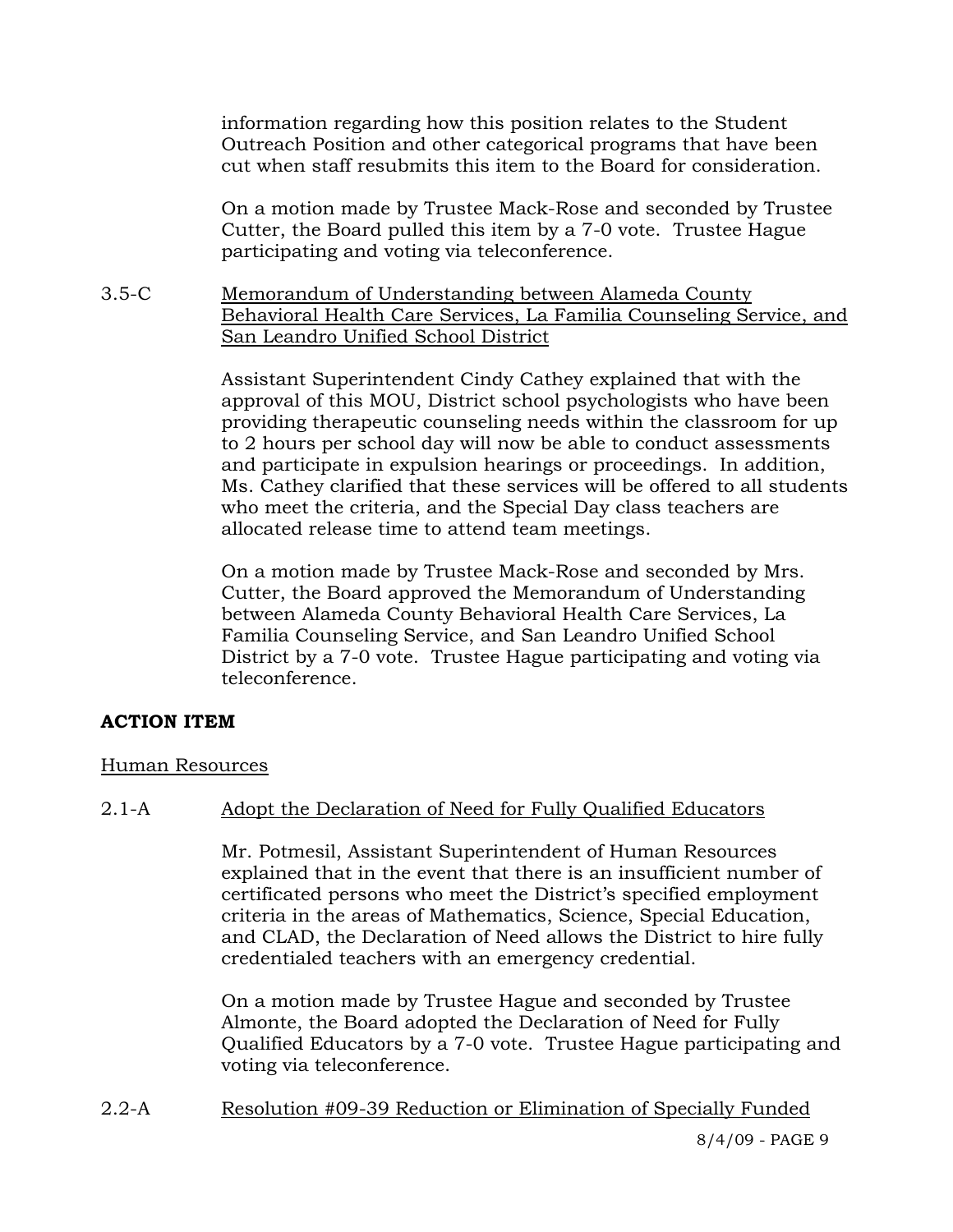# Classified Services

Assistant Superintendent Potmesil stated that the reduction of the Para Educator – In School Suspension at Muir, and the Para Educator – Computer Tech. Resources at Monroe equates to 1 hour per day or .13 FTE.

With regards to the In School Suspension reduction at Muir Middle School, it was further explained that due to a lack of funding or work, the site decided to reduce this position, adding that through a gang intervention grant, Muir would be able to provide funding for their in-house suspension. Mr. Potmesil noted that at this time he wasn't sure of the reason for Monroe's decision; however, he would address this in the *Confidentially Speaking.* 

On a motion made by Trustee Cutter and seconded by Trustee Sullivan, the Board adopted Resolution #09-39 Reduction or Elimination of Specially Funded Classified Services by a 7-0 vote. Trustee Hague participating and voting via teleconference.

#### **CONFERENE ITEM**

#### Educational Services

3.1-CF The Board discussed and considered the restructuring of the Curriculum, Instruction and Professional Development Department that includes creating job descriptions and positions for an Information Data Technician II and an Educational Services Data Secretary.

> Assistant Superintendent Cindy Cathey stated that with the implementation of the new state-wide California Longitudinal Pubic Achievement Data System (CALPADS), and the subsequent demands that have been placed on the District, staff was recommending creating job descriptions and positions for an Information Data Technician II Level 50 and an Educational Services Data Secretary at a Level 42. These positions will be funded through the Best Practices cohort, which the District participated, and will not impact the General Fund.

On a motion made by Trustee Sullivan and seconded by Trustee Cutter, the Board approved the restructuring of the Curriculum, Instruction and Professional Development Department as presented that includes creating job descriptions and positions for an Information Data Technician II and an Educational Services Data Secretary by a 7-0. Trustee Hague participating and voting via teleconference.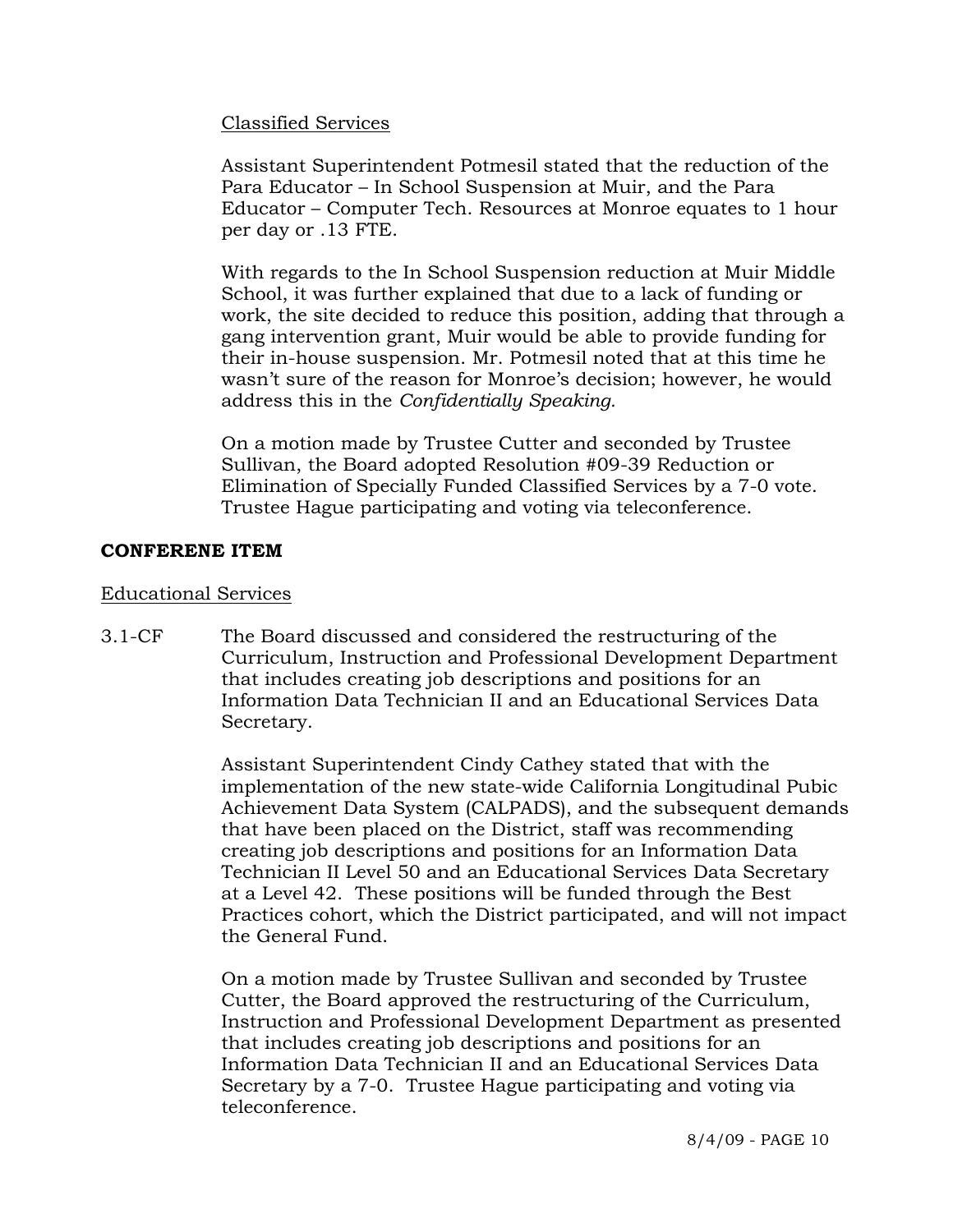# **ADDITIONAL SUGGESTIONS AND COMMENTS FROM BOARD MEMBERS**

• Trustee Mack-Rose reiterated the need to continue to look at creative ways to restructure direct services to students particularly in restoring class-size reduction. Responding to Trustee Mack-Rose's request, the Superintendent said staff would breakdown the cost of restoring 22:1 CSR in K-3 by grade at the next meeting.

Trustee Mack-Rose would like the Facilities and Technology Committee to aggressively pursue QSCB funding for solar energy.

Trustee Mack-Rose attended the summer school high school graduation and expressed how impressed she was, stressing the importance of attending functions such as this.

- In response to Trustee Sullivan, Assistant Superintendent Chin-Bendib said that staff would be attending the School Services of California finance conference on August 24 where further details regarding how further cuts will impact districts would be made known.
- Trustee Almonte reiterated the need to look at funding for much needed maintenance equipment to serve the sites, which was raised by Teamster representative Billy Campbell at the June 25 Board meeting.
- Trustee Cutter concurred with Trustee Mack-Rose regarding ways solar energy can generate funding for the District. Trustee Cutter would also like the Davis Street contacts, reflecting updated utility costs, brought back to the Board for consideration.
- Student Board member Mills commented on how excited he is to see the progress being made with the freshman campus and Arts Education Center. Regarding solar energy, Mr. Murphy, Director of Measure B, explained that funding was not part of the initial allocation, but the campus was structurally designed to implement solar in the future. In addition, Trustee Hague commented that Pleasanton Unified had partnered with Honeywell for their solar energy, urging the District to consider partnering as an option.
- Mr. Katz-Lacabe thanked the Superintendent for bringing QSCB to the forefront for the Board's consideration.